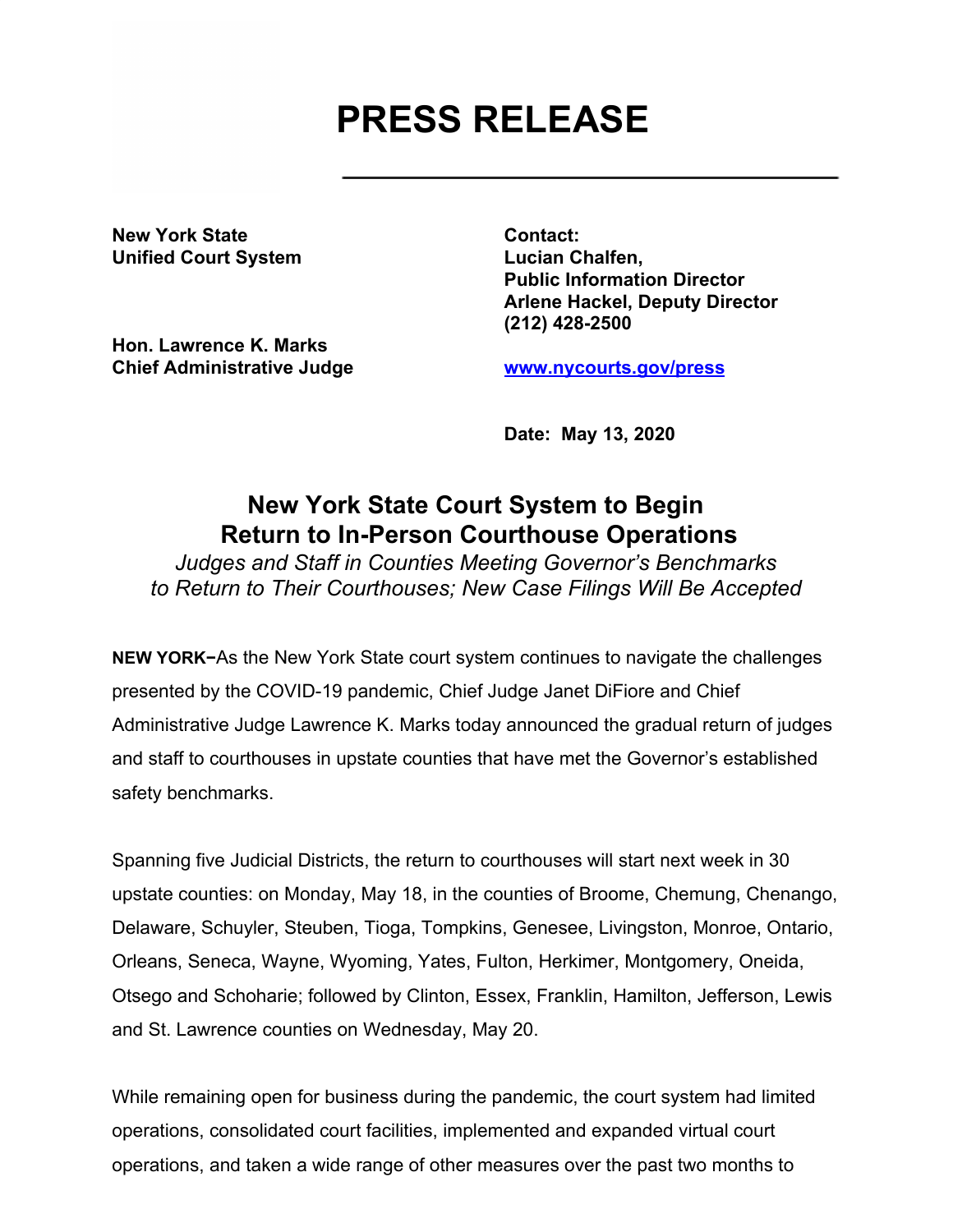restrict courthouse traffic and contain the spread of COVID-19. With guidance from public health officials, plans to safely resume more normalized court operations have been ongoing.

Beginning next week, New York State court system judges and chambers staff, along with designated clerks and support staff, in the previously named upstate counties will return to their courthouses. Importantly, new cases may be filed in these counties electronically.

Courthouse areas that will be used in this first phase include judges' chambers, clerks' offices and back offices. Social distancing and other steps restricting courthouse traffic will be enforced to protect the health and safety of judges and staff, attorneys, litigants and members of the public. Among other safety measures:

- Non-employee court visitors will be required to undergo COVID-19 screening before entering the courthouse.
- All staff who interact with court visitors must wear a mask.
- Anyone entering the courthouse will be required to wear a mask, with masks available for those who need one.
- Courtroom and other areas will be carefully marked to ensure proper physical distancing.
- Court facilities will be regularly sanitized.
- Hand sanitizer dispensers will be available throughout the courthouse.
- Acrylic barriers and other safety features will be installed in courthouse areas as needed.

The plans in these jurisdictions will serve as a template for the return of judges and staff to courthouses in other counties of the State.

"I look forward to next week's return of judges and staff to courthouse facilities in many of our upstate counties−marking a major first step in our resumption to in-person court operations. I am thankful to Administrative Judges Craig Doran and Anthony Cannataro, who are leading our statewide planning efforts, and to all the judges and staff in these upstate counties, for their hard work in preparation for this milestone," said Chief Judge DiFiore.